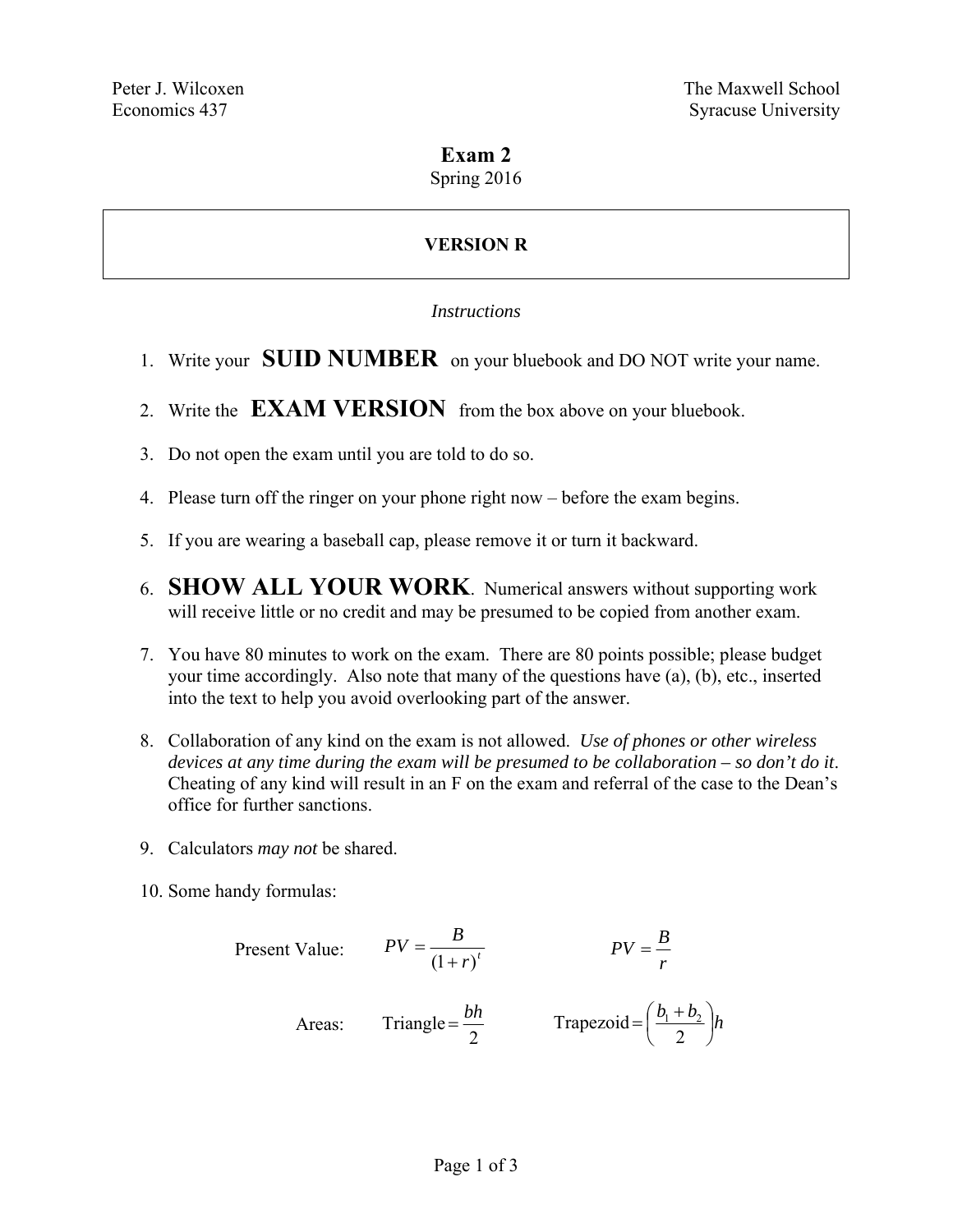#### **Question 1 (20 points)**

Production of a good creates a positive externality. The market willingness to pay for the good is  $WTP = 600 - 4*Q$  and the market supply curve is given by MC = 4 $Q$ . The external marginal benefits on Q units of the good are given by Mbext =  $2*Q$ .

Please compute: (a), (b) the price and quantity at the market equilibrium, (c), (d) the efficient quantity and subsidized price, (e) the efficient subsidy per unit; (f) the total cost of the subsidy to the government; and (g) the net welfare gain from moving from the market equilibrium to efficiency.

## **Question 2 (20 points)**

A pollutant is emitted by 20 type-A firms and 10 type-B firms. Type-A firms each initially emit 300 tons of pollution and type-B firms each emit 200 tons. The MCA curve for an individual firm of each type is shown below, as is the overall MBA curve, where Qt is total abatement:

| Individual type-A firm: | $MCAai = (1/2)*Qai$       |
|-------------------------|---------------------------|
| Individual type-B firm: | $MCAbj = (1/4)*Qbj$       |
| Overall MBA curve:      | $MBA = 100 - (1/80)^*$ Qt |

The government wishes to use a tax to control the externality. Please calculate: (a) the efficient total amount of abatement, (b) the efficient tax rate on emissions, (c), (d) the amount of abatement done by an *individual* firm of each type, (e), (f) the abatement cost for a firm of each type, and (g), (h) the tax payment by a firm of each type.

## **Question 3 (20 points)**

Three sources emit a pollutant. Source 1 emits 400 tons, source 2 emits 600 tons, and source 3 emits 800 tons. Their marginal abatement costs and the marginal benefit of abatement are given by the following, where Qt is total abatement:

| Source 1: | $MCA1 = (1/2)*Q1$ |
|-----------|-------------------|
| Source 2: | $MCA2 = (1/2)*Q2$ |
| Source 3: | $MCA3 = (1/4)*Q3$ |
| MBA:      | $MBA = 900 - Qt$  |

Design a tradable permit system that will achieve the efficient amount of abatement while shifting the total compliance cost so that sources 1 and 2 each pay half and source 3 has a net cost of zero. Please determine: (a) the equilibrium price of a permit, and (b), (c) and (d) the number of permits that should be distributed to each source.

Exam continues on the next page…